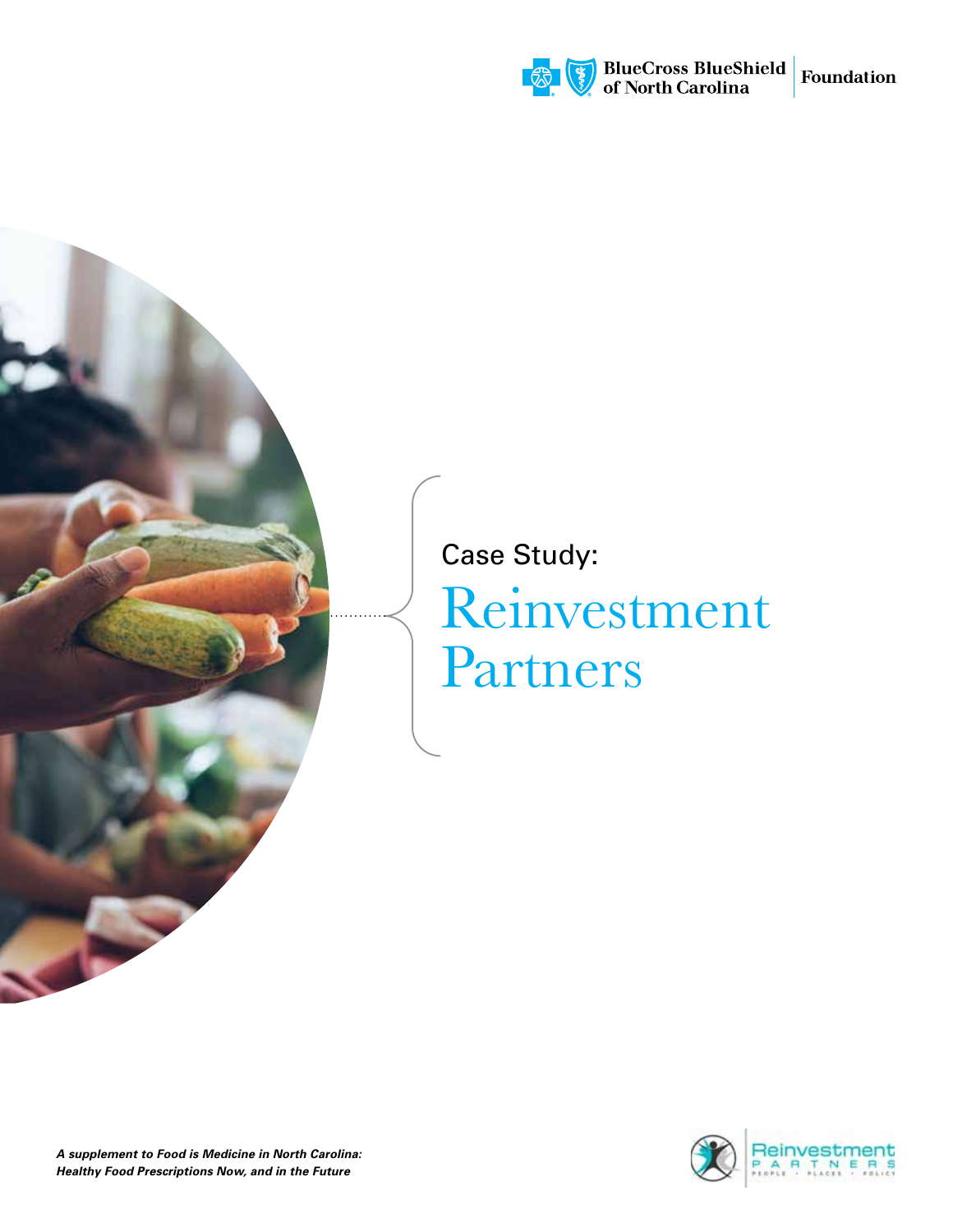# **Vital Statistics**

#### WHAT:

Eat Well is a produce prescription program that provides \$40 per month to each enrolled participant. The electronic benefit is linked to a retail grocery customer loyalty card to facilitate access, ensure client choice, and maintain the dignity of participants.

#### WHERE:

Across North Carolina; exact program operations and locations depend on the funding mechanism.



#### HOW:

WHY:

Reinvestment Partners manages the Eat Well produce prescription program. Health care partners screen patients for income, food insecurity, and diet-related disease (depending on the funding mechanism's requirements). Referred patients sign up by phone or online.

#### THE FUTURE:

Reinvestment Partners seeks to streamline its Eat Well program, including expanding health care provider participation; expanding grocery retailer participation; and introducing automatic enrollment from electronic health records completed by the health care provider. They will continue to collect data and adapt programming to respond to the data in real time, including testing the feasibility of sliding-scale benefits.



care, especially for diet-related chronic disease, are also food insecure. Eat Well facilitates access to produce for individuals with limited barriers to enrollment. and access to food in places where clients are already shopping.

Many individuals seeking health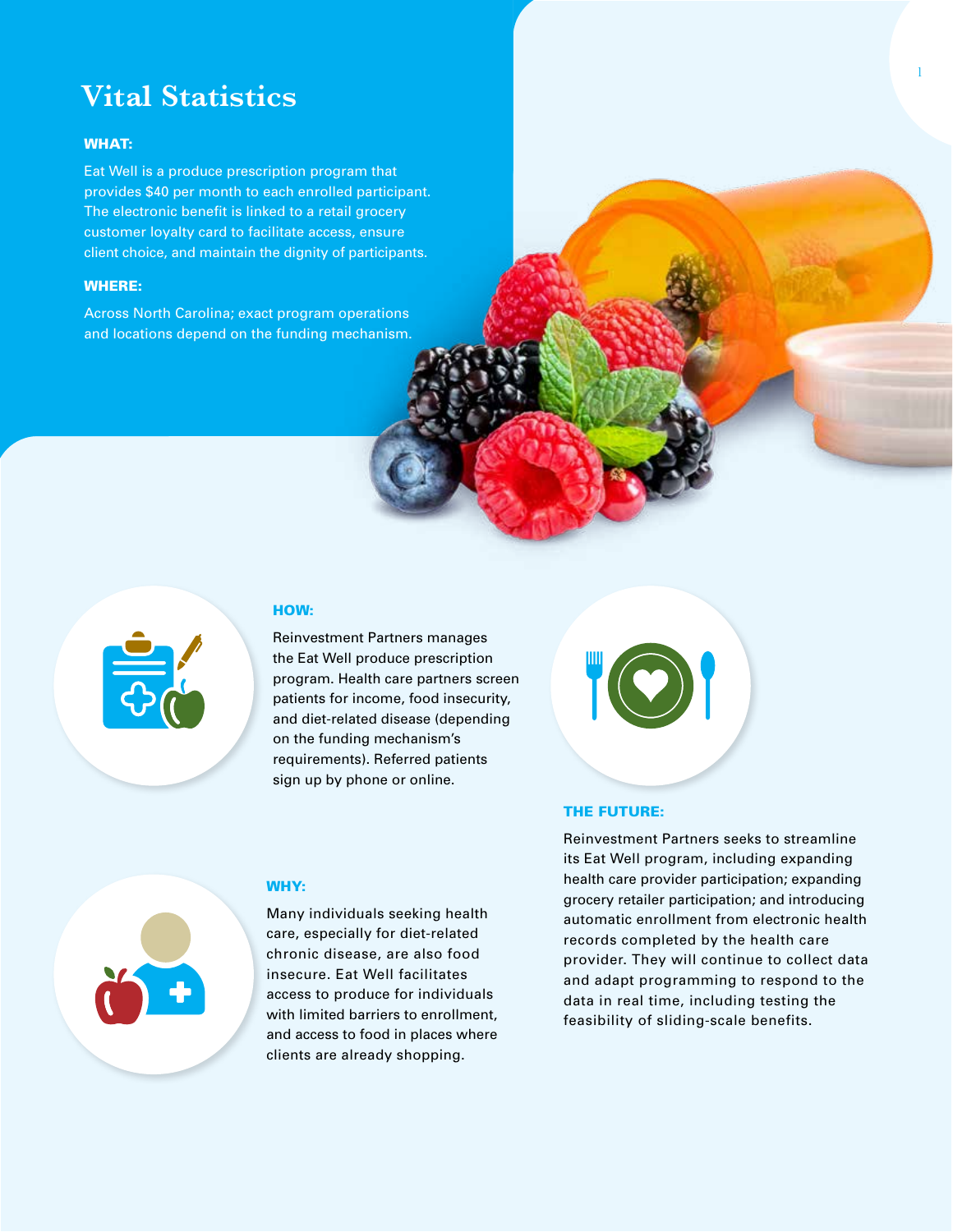

Reinvestment Partners' mission is to foster healthy and just communities by empowering people, improving places, and influencing policy. They address the problems of poverty and social injustice in the areas of food, housing, community development, health, and financial services. Since its founding in 1986, Reinvestment Partners (RP) has taken on many issues, including predatory mortgage lending, payday lending, housing and community redevelopment, and financial planning and assistance. RP is rooted in Durham, North Carolina with a reach that stretches across the state and beyond.

RP provides programs that address critical needs in the community and engages in advocacy to improve policies that impact daily life and well-being. RP has focused on social determinants of health for years, especially through its housing programs, so expanding the focus to another social determinant of health (namely, access to and consumption of produce) was a natural next step. When RP's partners identified access to healthy foods as a critical link in individuals' health and well-being, RP identified promising federal funding sources (the first being the USDA's Gus Schumacher Nutrition Incentive Program, or GusNIP) to support initial investment in, and development of, its Food is Medicine programming.

**Social determinants of health are defined by the US Department of Health and Human Services (DHHS) as the "conditions in the environments where people are born, live, learn, work, play, worship, and age that affect a wide range of health, function, and quality-of-life outcomes and risks." DHHS provides examples of social determinants of health, such as safe housing, transportation, and neighborhoods; racism, discrimination, and violence; education, job opportunities, and income; access to nutritious foods and physical activity opportunities; polluted air and water; and language and literacy skills.**<sup>1</sup>

<sup>1</sup> Social Determinants of Health: Healthy People 2030. Office of Disease Prevention and Health Promotion, US Department of Health and Human Services. https://health.gov/healthypeople/objectives-and-data/socialdeterminants-health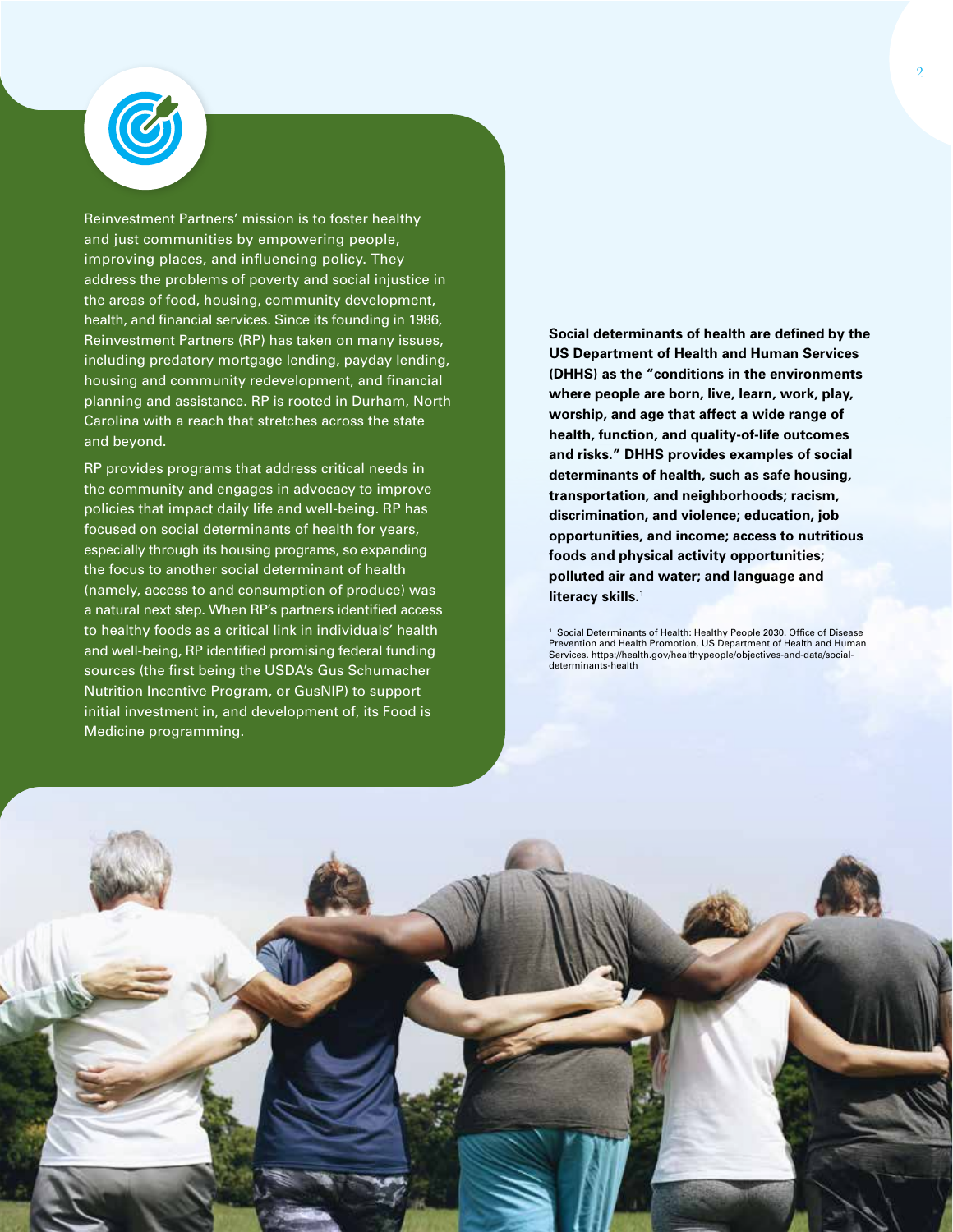

# **RP's Produce Prescription Program**

RP's current Food is Medicine (FiM) program is referred to as a 'produce prescription program' and it does just that: provides access to produce to individuals who are prescribed fruits and vegetables by a medical professional. The program, now called Eat Well, launched in 2017 in partnership with Lincoln Community Health Center, a federally qualified health center, in Durham, North Carolina. It has grown and adapted over the last four years as funding and partnerships have evolved.

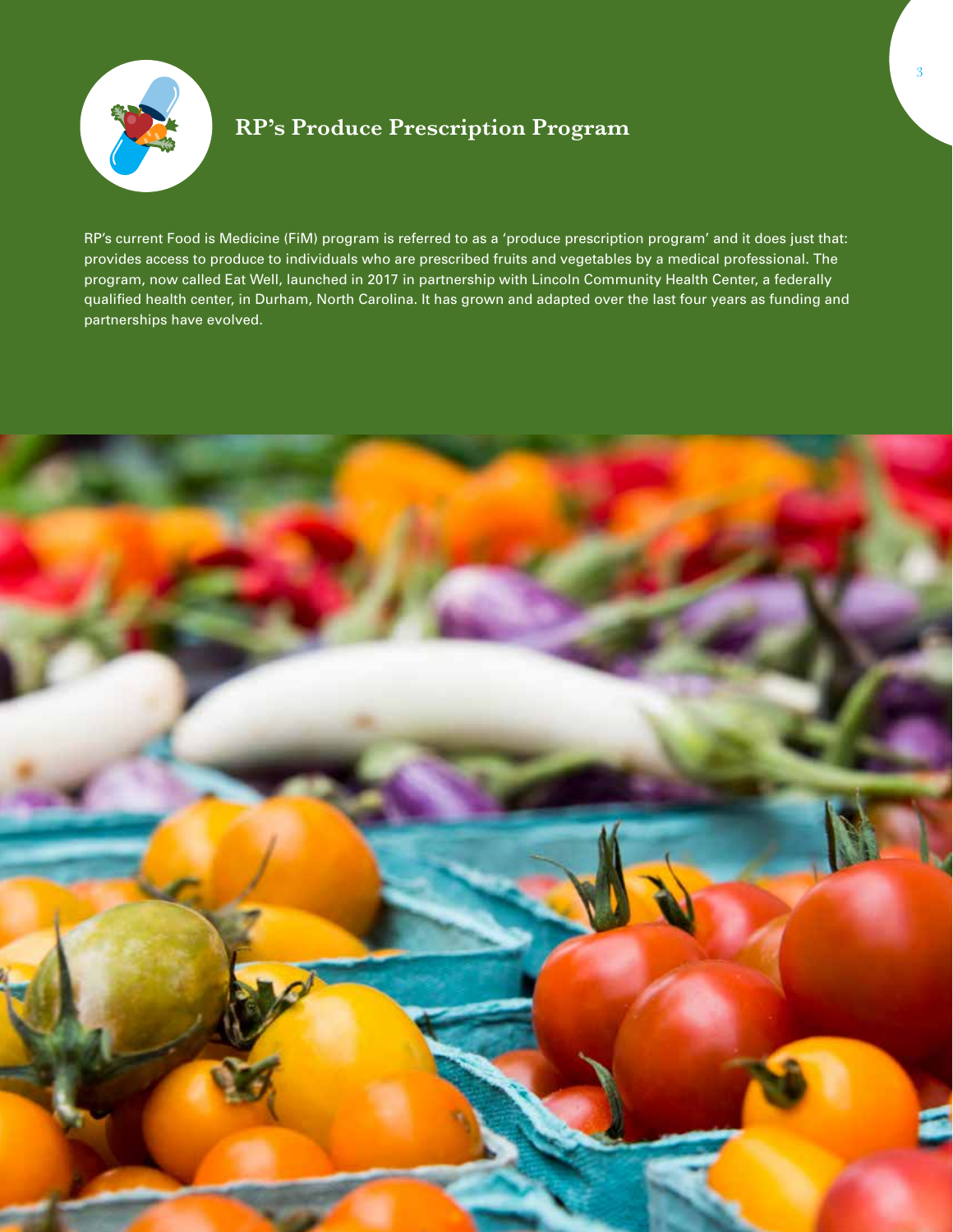

## **How does the program work?**

4



### HEALTH CARE PARTNERS

RP first engages with health care payers and providers, educating them on who qualifies for the service and how to enroll participants in the produce prescription program. Provider partnerships were drawn initially from relationships that RP has cultivated over many years. RP has at least one staff person trained on the program details who can make presentations to health care providers in new locations and those unfamiliar with the project. Emphasis is placed on keeping the program simple; health care partners just enroll patients and RP can take over from there.



#### ENROLLMENT

Enrollment processes are adapted on a case-by-case basis to suit the health care partner's capacity, and based on funding goals and requirements. Qualification for the service varies from funder to funder (see below), but it generally includes a measure of low income (e.g., SNAP, Medicaid enrollment, food insecurity) and one or more risk factors for diet-related disease (high blood pressure, high A1C levels, obesity, etc.).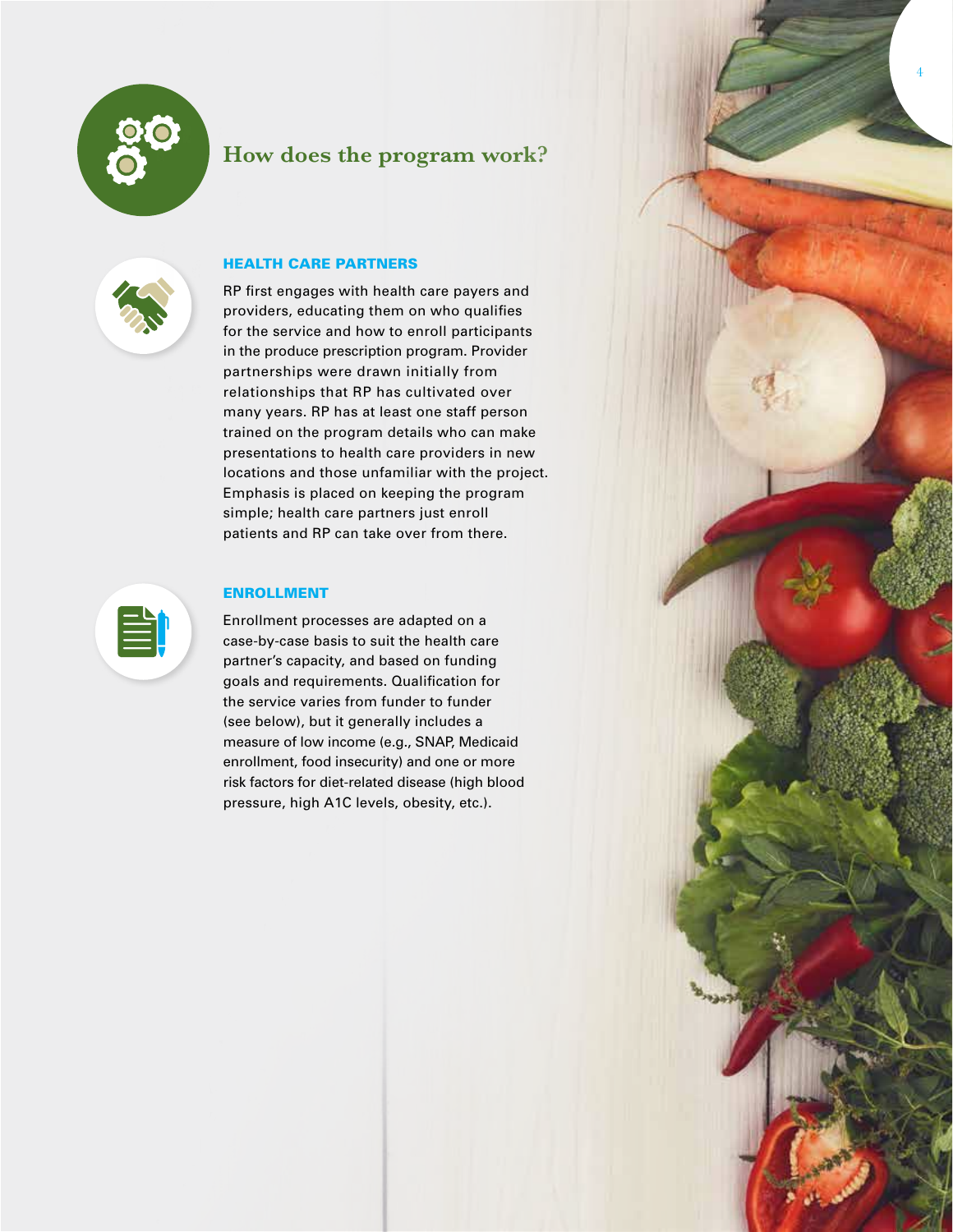#### GROCERY RETAIL PARTNERS

RP developed a partnership with Food Lion, a large grocery retailer with reach across most of North Carolina, to issue benefits directly to participants. Qualifying participants provide a Food Lion loyalty card number, which is used to distribute \$40 per month that can be used at any of 500 North Carolina Food Lion stores on any fruit or vegetable without added salt, sugar, or fat (canned, fresh, or frozen). The restrictions are those approved for the Woman, Infants and Children (WIC) USDA Special Supplemental Nutrition Program. Benefits are automatically available and applied to purchases with the swipe of a card. Participants have agency over their purchases; by drawing down funds using their existing Food Lion customer loyalty card, they're able to select culturally and personally relevant healthy items.

In addition to Food Lion and the Lincoln Community Health Center, RP has conducted pilots of its program with a host of health care providers, funders, food banks, and county health departments. See Table below for a full list. RP's produce prescription programs have served almost 50,000 individuals in North Carolina to date, ranging from three months of service to four years of service.

| Program                                    | <b>End</b><br><b>Date</b><br>$\boldsymbol{8}$<br><b>Budget</b> | <b>Evaluation</b><br>Partner &<br><b>Primary Metrics</b>                      | Projected<br><b>Enrollment</b> | <b>Eligibility</b>                                          | <b>Implementation</b><br><b>Goals</b>            | <b>Additional</b><br><b>Metrics</b>                               |
|--------------------------------------------|----------------------------------------------------------------|-------------------------------------------------------------------------------|--------------------------------|-------------------------------------------------------------|--------------------------------------------------|-------------------------------------------------------------------|
| <b>Bull City</b><br><b>Bucks</b>           | Aug 2021<br>\$400K                                             | <b>Duke University</b><br>Hospitalization,<br>health outcomes                 | 1,000                          | SNAP,<br>low-income,<br>diet-related<br>health<br>condition | Prove the<br>concept                             | Utilization;<br>redemption;<br>patient<br>experience              |
| SuperSNAP                                  | Mar 2022<br>\$1M                                               | UNC-CH<br>Purchasing data,<br>maybe health<br>outcomes                        | 2,000                          |                                                             | <b>Expand clinic</b><br>participation            | Provider/<br>patient<br>experience;<br>purchasing<br>behavior     |
| RP Rx                                      | Oct 2021<br>\$250K                                             | N/A                                                                           | 500                            |                                                             | Expand to key<br>districts                       |                                                                   |
| Durham VA                                  | 2023<br>\$500K                                                 | Durham VA<br>researchers<br><b>Metrics TBD</b>                                | 1,000                          | Low-income,<br><b>TBD</b>                                   | No SNAP<br>required; self en-<br>rollment; payer | Rate of<br>uptake; test<br>effectiveness<br>of self<br>enrollment |
| <b>Blue Cross</b><br><b>NC</b><br>Eat Well | Mar 2022<br>\$2.5M                                             | <b>Blue Cross NC</b><br>Claims data,<br>patient satisfaction,<br>hypertension | $5,000+$                       | <b>ACA</b><br>100-200%,<br>hypertension                     | Private payer;<br>prove the<br>concept           |                                                                   |
| <b>Blue Cross</b><br><b>NC</b><br>Research | 2023<br><b>TBD</b>                                             | <b>Blue Cross NC</b><br>Hypertension,<br>patient experience,<br>cost-benefit  | 700                            | ACA,<br>hypertension                                        | Private payer;<br>targeted<br>enrollment         | Health<br>outcomes;<br>build an<br>evidence<br>base               |
| Anthem<br><b>Healthy Blue</b>              | 2022<br><b>TBD</b>                                             | <b>TBD</b><br><b>Metrics TBD</b>                                              | <b>TBD</b>                     | Diabetes or<br>obesity                                      | Medicaid MCO:<br>value added<br>benefit          | TBD                                                               |
| Mecklenburg<br>County                      | Oct 2021<br>\$500K                                             | <b>TBD</b><br>ED utilization via<br>Atrium                                    | 2,000                          | Medicaid, 3+<br>ED visits in<br>the past 6 mo               | Data-driven<br>enrollment:<br>health provider    | Cost-benefit<br>analysis                                          |
| Healthy<br>Helping                         | Dec 2020<br>\$3.3M                                             | <b>UNC</b><br>Food security,<br>consumption                                   | 30,000                         | SNAP,<br>COVID-19<br>impacted                               | Scale; speed;<br>build statewide<br>network      | Participant<br>satisfaction                                       |

#### *RP Food Programs*

UPCOMING: MEDICAID PREGNANCIES, HOPS, COVID GUSNIP FUNDS, PENDING SC & AR GUSNIP APPLICATIONS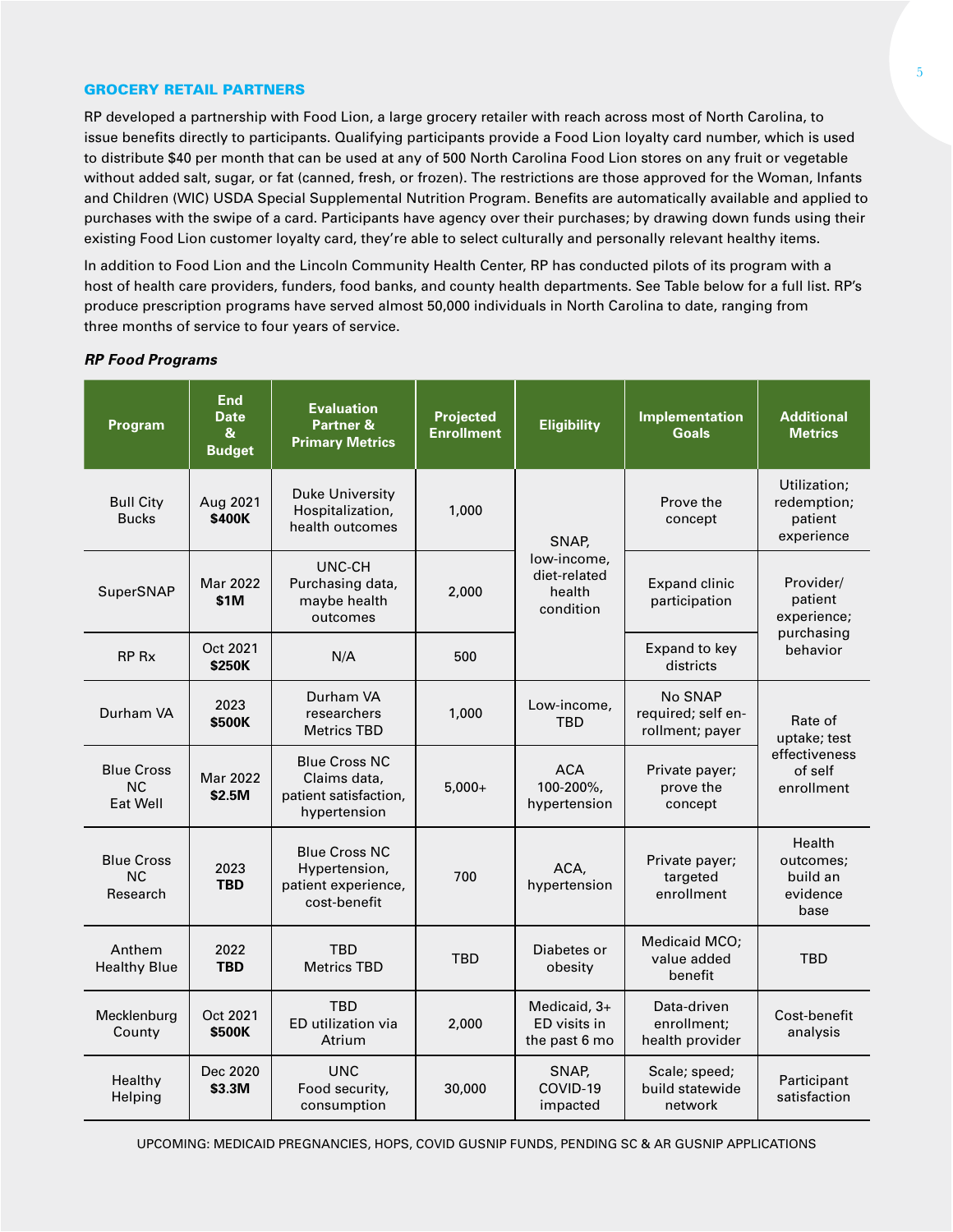

#### FUNDING

Funding has so far determined the length of the program, and how recruitment and retention work. Since 2017, RP has been awarded \$14 million in grants and contracts to pilot and operate produce prescription programs. Grants were awarded by USDA National Institute of Food and Agriculture and the Rockefeller Foundation (specifically to support program evaluation and participant feedback). The North Carolina General Assembly appropriated CARES (Coronavirus Aid, Relief, and Economic Security) Act funds in 2020. That same year, Blue Cross and Blue Shield of North Carolina awarded a contract to RP to serve members of their Affordable Care Act (ACA)-qualified health plan.

All of this funding required dedicated time and expertise from RP's staff to write highly technical, detailed grant applications, and organizational capacity to manage and distribute funding. RP was able to access these funds because it had staff capacity and prior experience. In addition, its many connections in the health care and food security space enabled RP to be aware of, and prepared for, grant and contract opportunities as they emerged.



#### *Evaluation*

Initial evaluation of the Eat Well produce prescription program included informal feedback gathered from participants during regular customer service calls, which was used to make adjustments to the program. RP believes this real-time adaptation was key to better serving the needs of participants, streamlining the program, and homing in on stated goals and objectives.

RP also tracks individual-level metrics, including utilization rate (how many dollars each participant uses each month), a food insecurity screening tool, self-reported health outcomes, and client satisfaction. These are basic data that funders seek when awarding additional funding, and not difficult to gather through phone-based or digital surveys.

More recently, RP has engaged in third-party evaluation of their programs through Listen4Good, which "helps direct-service organizations listen and respond to the people and communities at the heart of their work."2 The evaluation team found the program garnered a 94% satisfaction rate, very high by industry standards. A second study in partnership with the University of

2 Listen4Good. https://fundforsharedinsight.org/listen4good/

3 Berkowitz SA, Curran N, Hoeffler S, Henderson R, Price A, Ng SW. Association of a Fruit and Vegetable Subsidy Program With Food Purchases by Individuals With Low Income in the US. JAMA Network Open. 2021 Aug 2;4(8):e2120377. doi: 10.1001/jamanetworkopen.2021.20377. PMID: 34379125; PMCID: PMC8358732. North Carolina at Chapel Hill found that RP's produce prescription program did reach the target audience (individuals experiencing food insecurity); participants doubled fruit and vegetable consumption; and participants bought fewer sugar-sweetened beverages compared to other SNAP users shopping in the same stores who did not have the \$40 produce benefit.<sup>3</sup> These relatively simple evaluation metrics provided important support for program expansion and additional funding.

RP is now moving toward more comprehensive evaluation, with a goal of demonstrating the health outcomes and cost savings associated with prescription produce programming. Blue Cross and Blue Shield of North Carolina is funding UNC-Chapel Hill researchers to conduct a randomized controlled trial to understand the impact of Eat Well versus other forms of care for patients with diet-related chronic disease. Findings could inform how insurers, and state and federal governments, reimburse Food is Medicine-style programs in the future.

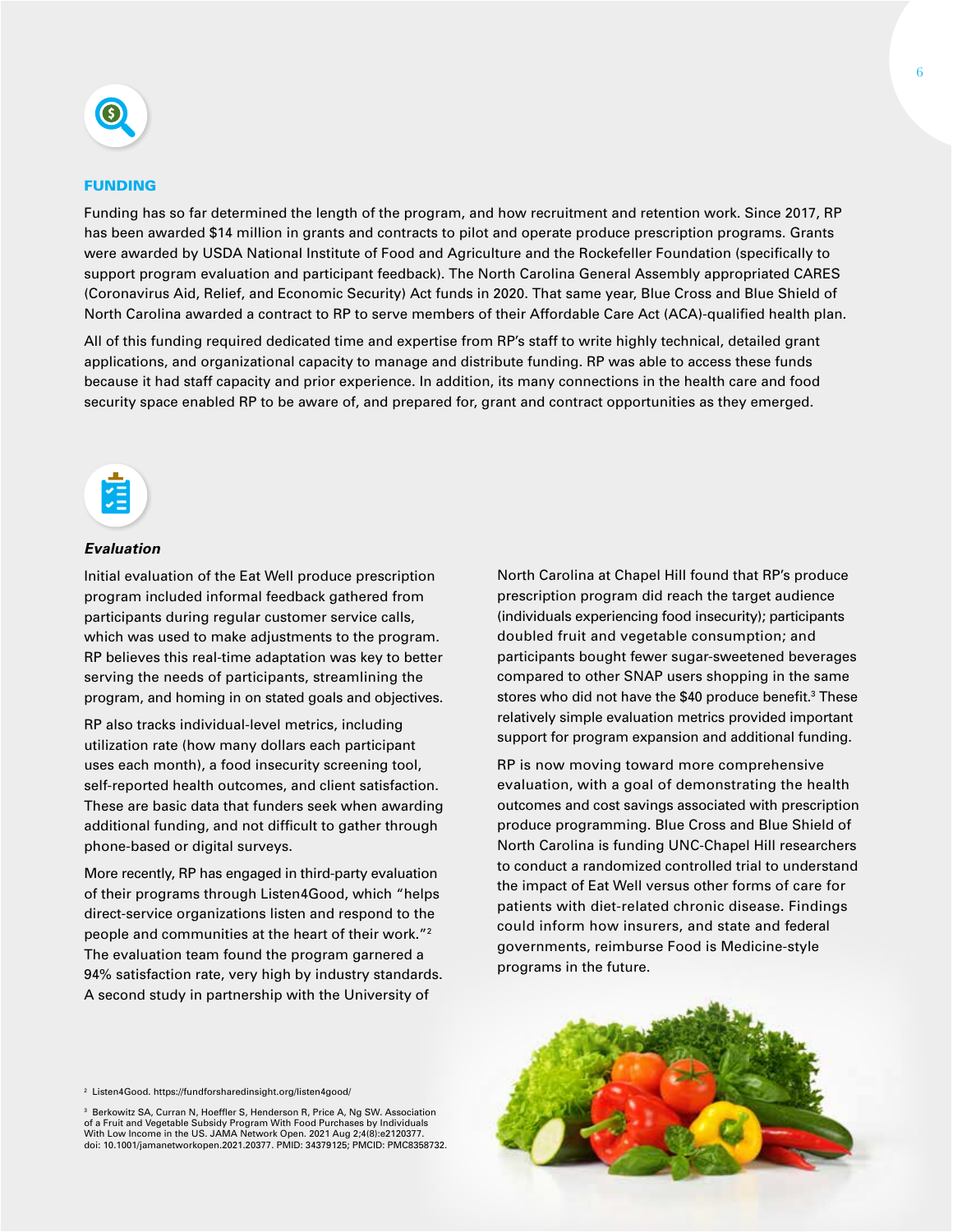

#### BARRIERS, CHALLENGES, AND WHAT IT TAKES TO OVERCOME THEM

RP has overcome many barriers to success as it has built its produce prescription program. Some examples include:



*Contracting requirements:* The produce prescription program model requires handling protected health information (PHI), so RP is required to comply with privacy and security protocols set by all partner health agencies. RP invested significant resources to obtain the necessary insurance policy for working with private health care payers, and to develop the technology platforms that allow for smooth and safe communication between health care provider, RP, the participant, and the participating grocery retailer. In addition, the legal documents used by the health care provider were not written to accommodate contracting with a nonprofit as a vendor, so new legal documents had to be written and accepted by all parties prior to program launch.



*Enrollment:* Initially, RP had to educate health care providers about the program, wait for providers to screen and enroll eligible participants, and then finally begin service. As a subsequent adaptation, health care providers screened individuals, wrote a produce prescription, and then the individual needed to call RP and enroll themselves. Both of these models addressed the issue of PHI: RP did not have to handle any PHI directly, which limited the liability insurance and other oversight required for the program. However, both of these models provided many friction points, and may have limited participation among eligible parties. RP aspires to establish a model that will allow food insecure individuals at risk for negative diet-related health outcomes to be automatically enrolled in the produce prescription program by the health care provider's technology platform — with minimal direct communication between provider, participant, or the program required. If the provider enters 'food insecure' and 'diet-related disease' into the system, the individual's information will automatically be sent to RP for enrollment, and a produce prescription card (much like a SNAP-EBT card) will arrive in the mail with instructions soon after. This is work in progress.

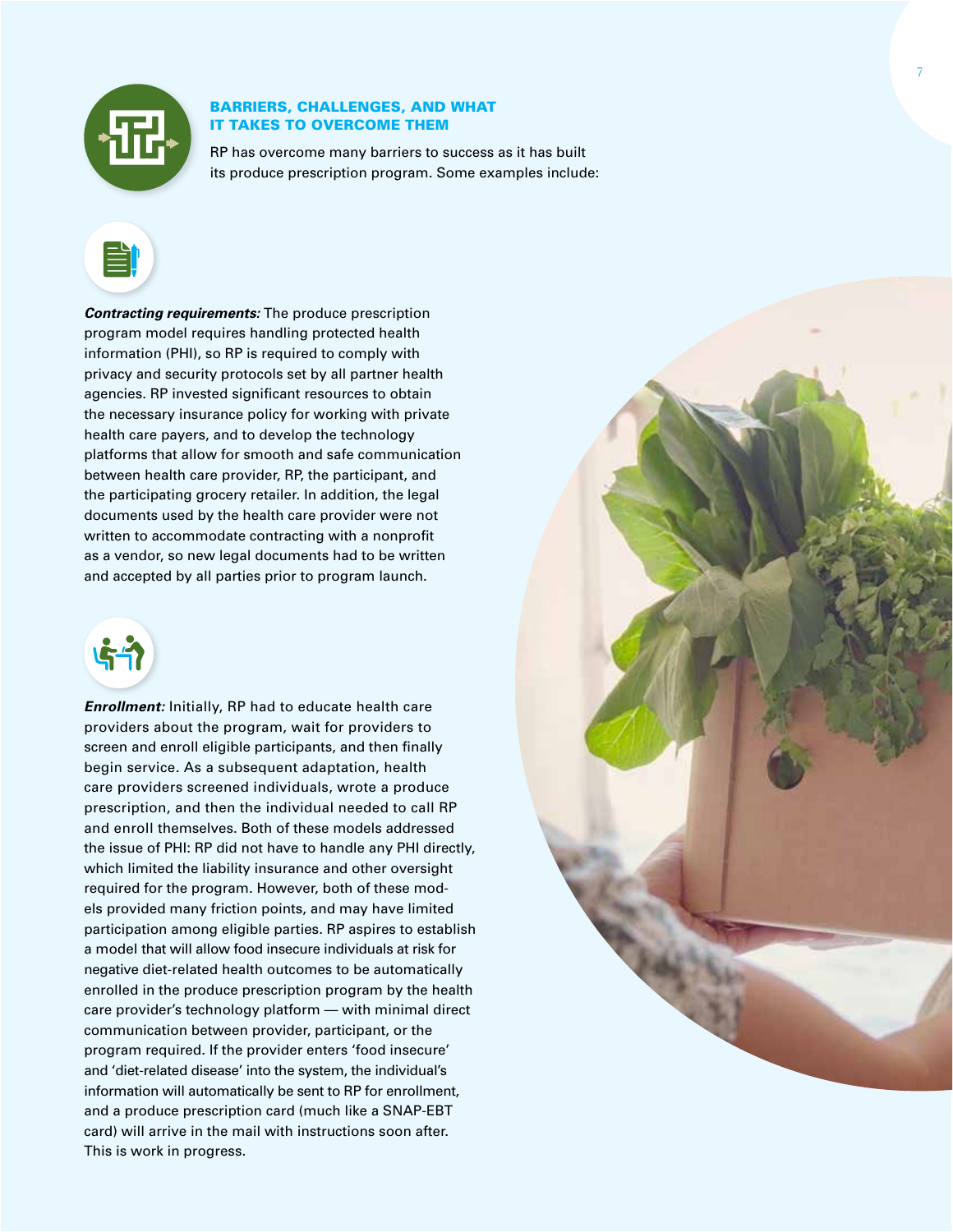

*Reach:* In order to provide a reimbursable service, RP's programs need to be accessible across a provider's entire service area. RP's program is still only in partnership with Food Lion stores and a handful of health care providers, which limits reach in two ways. First, only some providers and insurers are currently participating in the program, so not everyone that meets the program eligibility criteria can enroll. Participation comes down to an issue of funding. Second, the retail partner is not accessible to individuals living in the westernmost counties in North Carolina; RP is seeking options that will allow participants to access the program across the state.



*Individual vs. household benefit:* Currently, RP's program provides \$40 per month per person. This does not account for household size or household food security. Upcoming programs will test the feasibility and effectiveness of a sliding scale benefit based on household size and makeup.



*Capacity:* RP's produce prescription program is designed to be a lean operation that maximizes distribution of resources through benefits, while limiting the cost of administration. To become a statewide operation, RP will have to invest in additional staffing and training, which will have to be factored into contract costs when doing business with health care providers.



*The broader context:* North Carolina is in a unique position to roll out produce prescription and other Food is Medicine programs through the Healthy Opportunities Pilots (HOPs) getting underway across the state as part of Medicaid Transformation. HOPs are a statewide Medicaid-funded initiative "to test evidence-based, non-medical interventions designed to reduce costs and improve the health of Medicaid beneficiaries."4 However, RP is concerned about how much time is required in traditional research (as proposed through HOPs) to reach the conclusion that a program is effective and should be scaled up. RP is encouraging partners to consider the collective evidence already available nationwide around the value and efficacy of components of its program, so that food insecurity can be addressed now.



*Funding:* Until now, RP has relied on grant dollars to support both small- and large-scale pilots of the produce prescription program. However, grant funding is not sustainable funding for an organization like RP. Pilot programs allowed RP to quantify the full costs of offering and operating its programs (including administration, insurance, scaling, and operations). RP is now using data and evaluation, advocacy, and networking to make the case for large-scale insurers and providers to sign business contracts with RP for a service with a demonstrated track record of health care cost savings and addressing food insecurity. RP will also demonstrate its ability to protect the data privacy and security of participants through a seamless benefit card program.